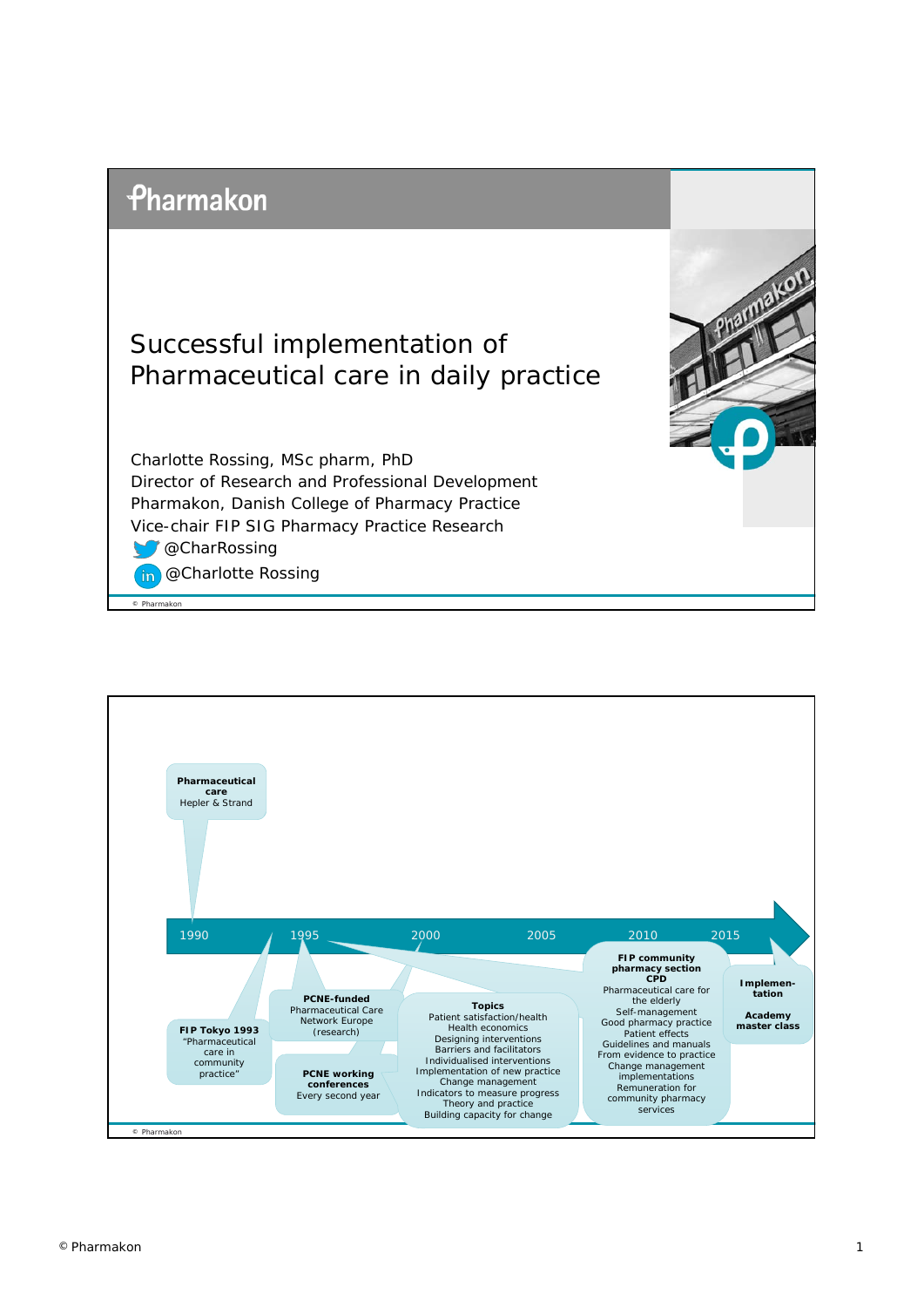

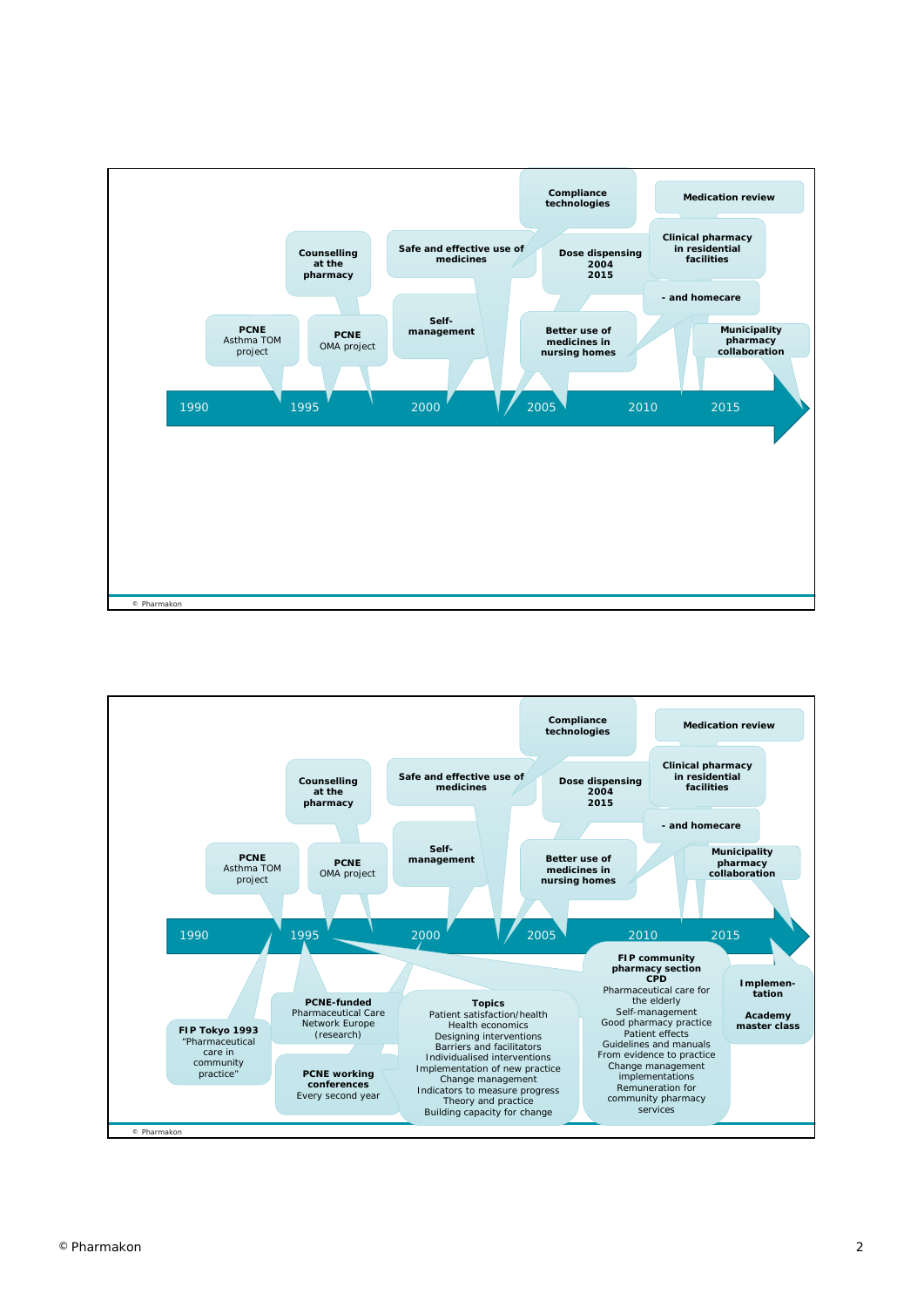

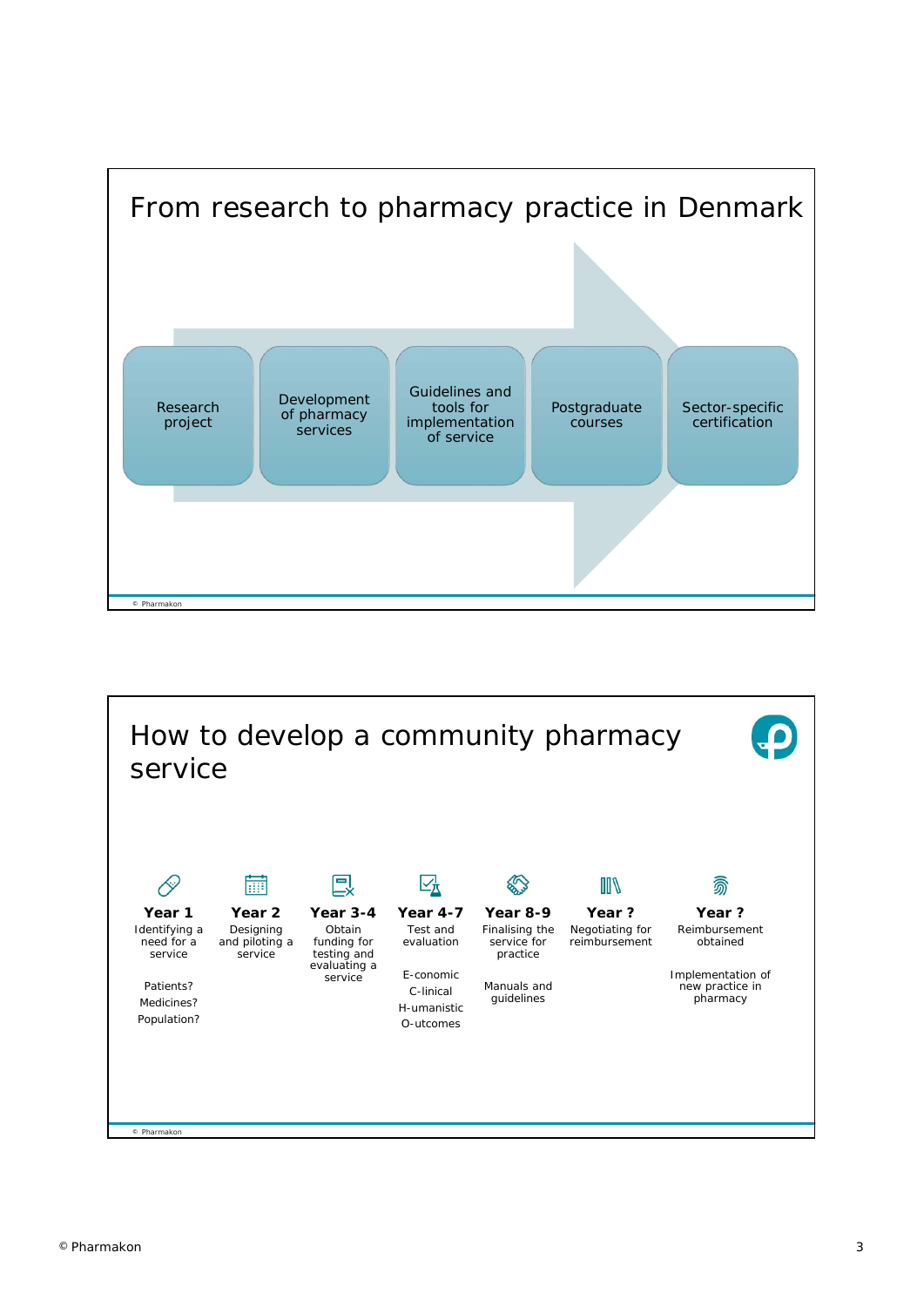

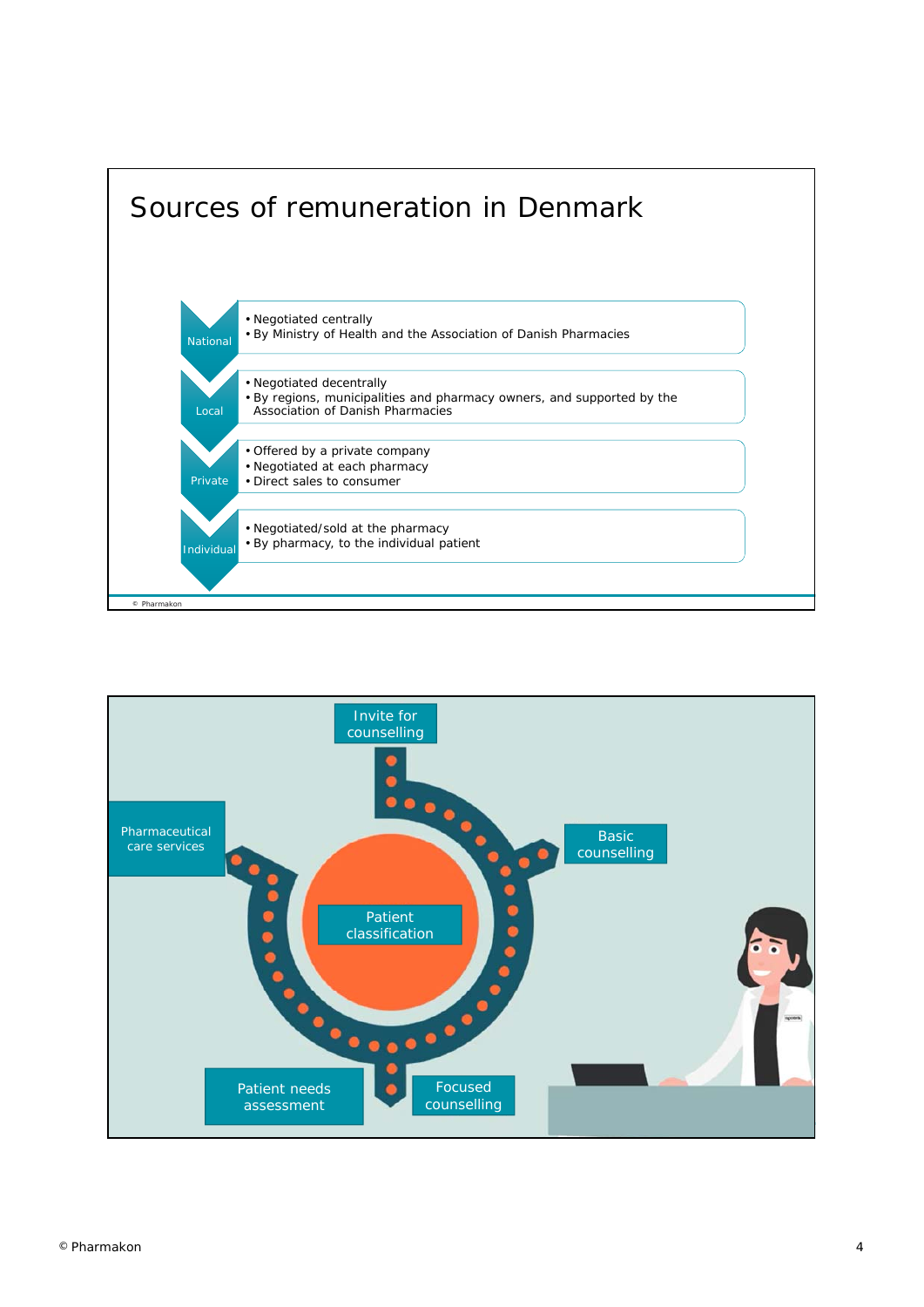

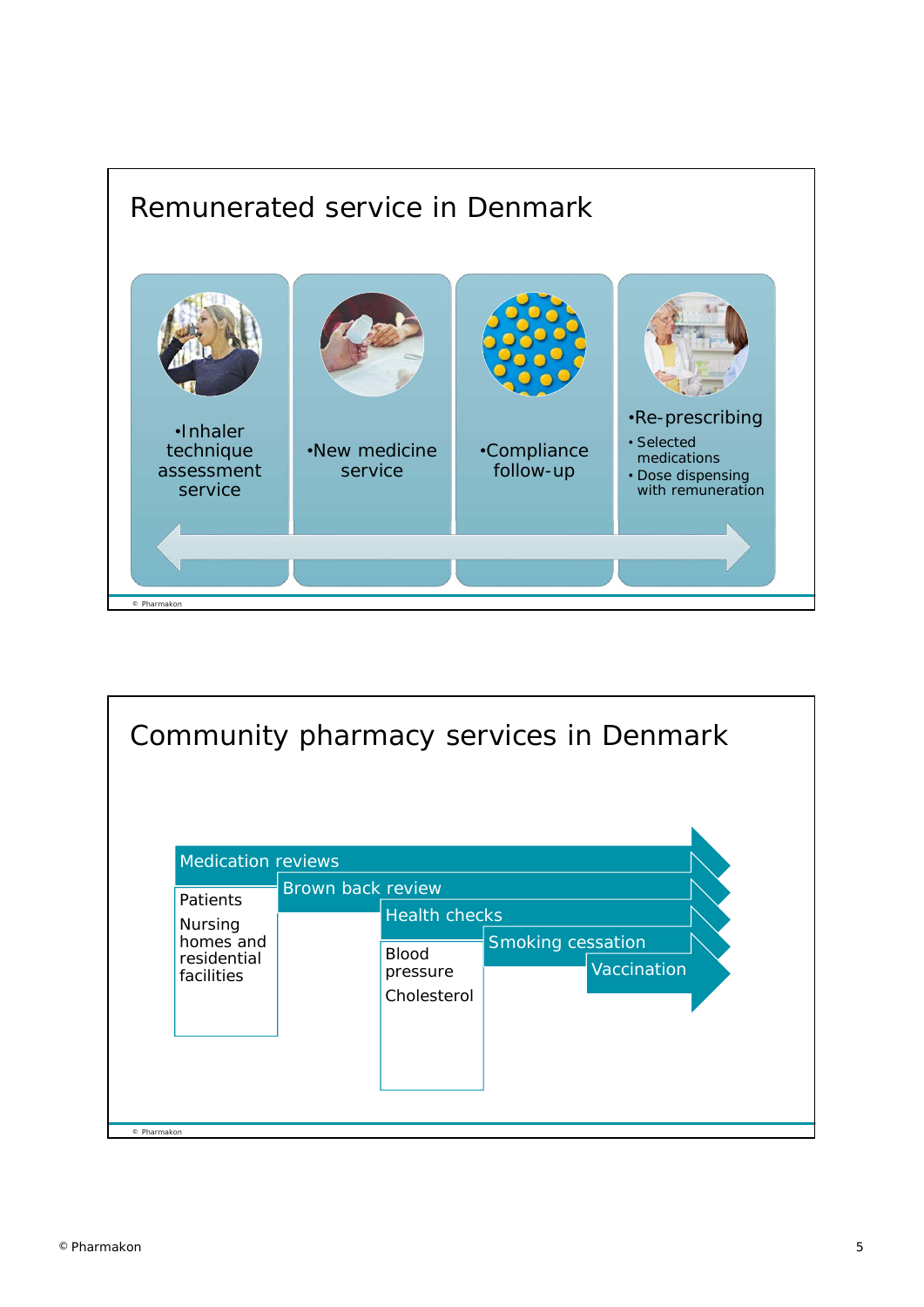| Community pharmacy services in Denmark           |                        |  |
|--------------------------------------------------|------------------------|--|
| Quality assurance of medication<br>Nursing homes | Competence development |  |
| Home care                                        | Nursing homes          |  |
| Residential facilities                           | Home care              |  |
|                                                  | Residential facilities |  |
|                                                  |                        |  |
|                                                  |                        |  |
| © Pharmakon                                      |                        |  |

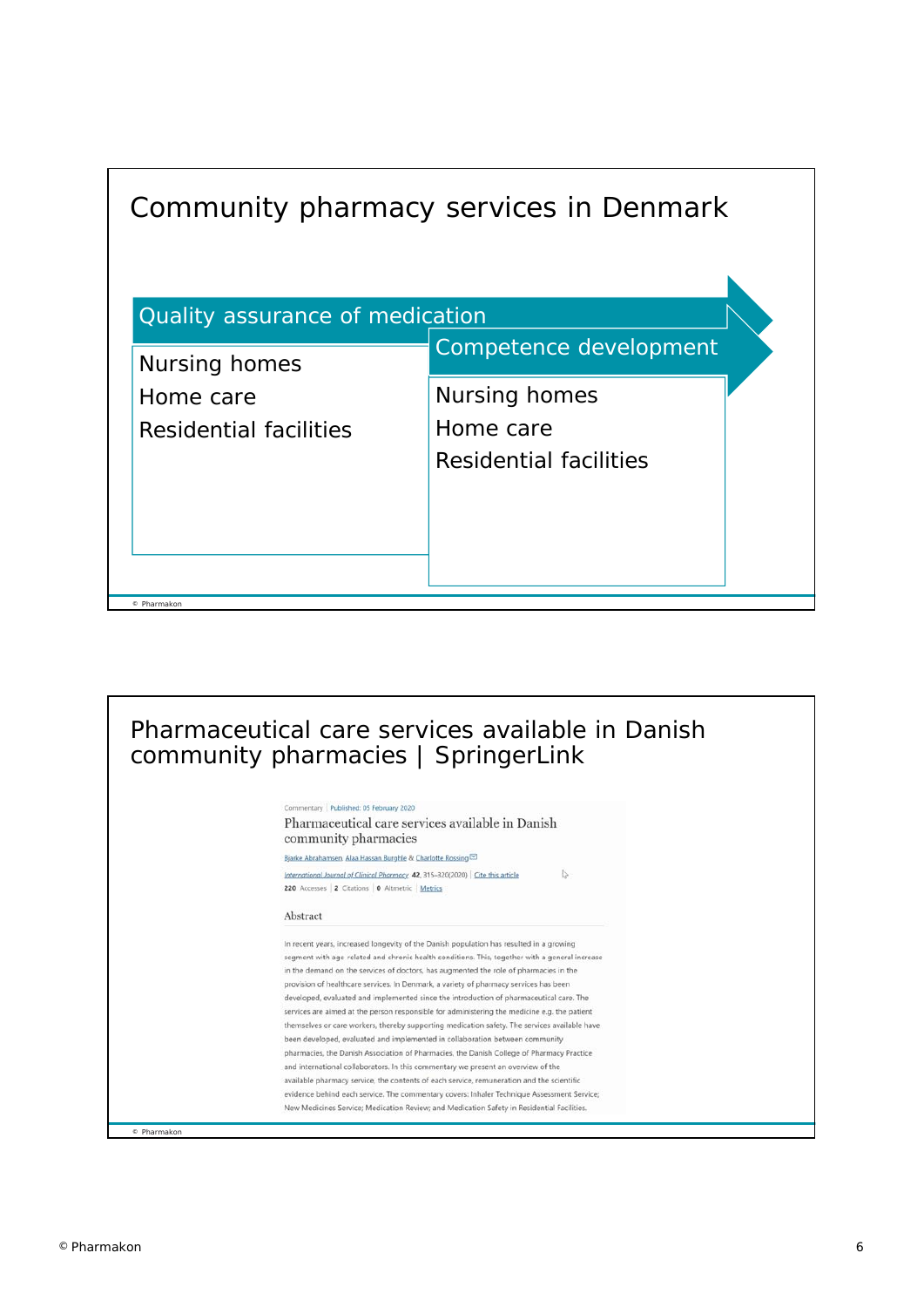## The main research areas at Pharmakon, the Danish College of Pharmacy Practice

|                                         | Pharmacy-specific tasks                                                      |
|-----------------------------------------|------------------------------------------------------------------------------|
| Developing services                     | Developing and testing pharmacy services                                     |
| The future of pharmacy<br>Ę<br>practice | The future counselling and distribution of drugs<br>The future medicine user |
| Pharmacy technicians                    | The profession<br>Their tasks at the pharmacy<br>Data collection by students |



 $\boldsymbol{\Theta}$